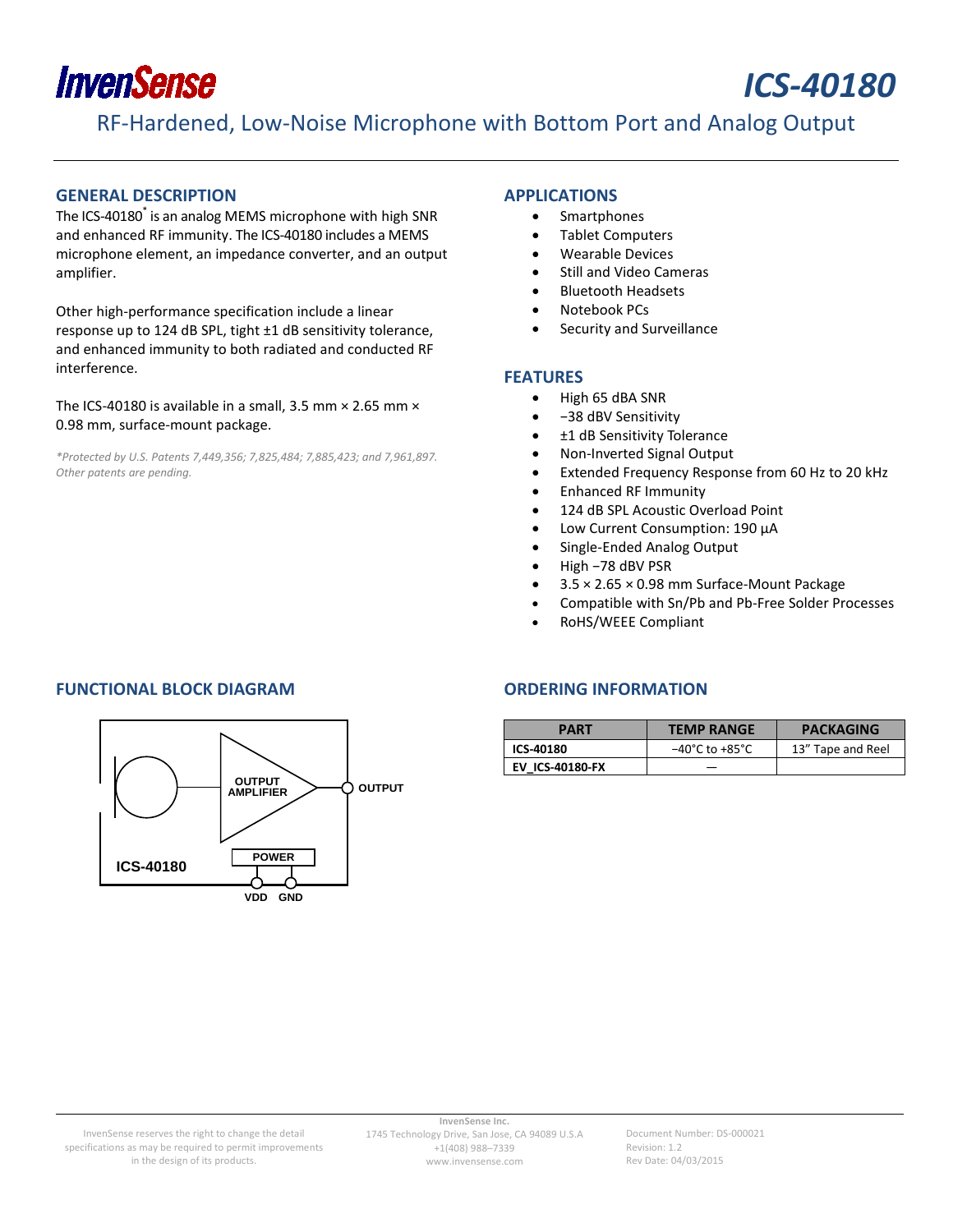



### <span id="page-1-0"></span>**TABLE OF CONTENTS**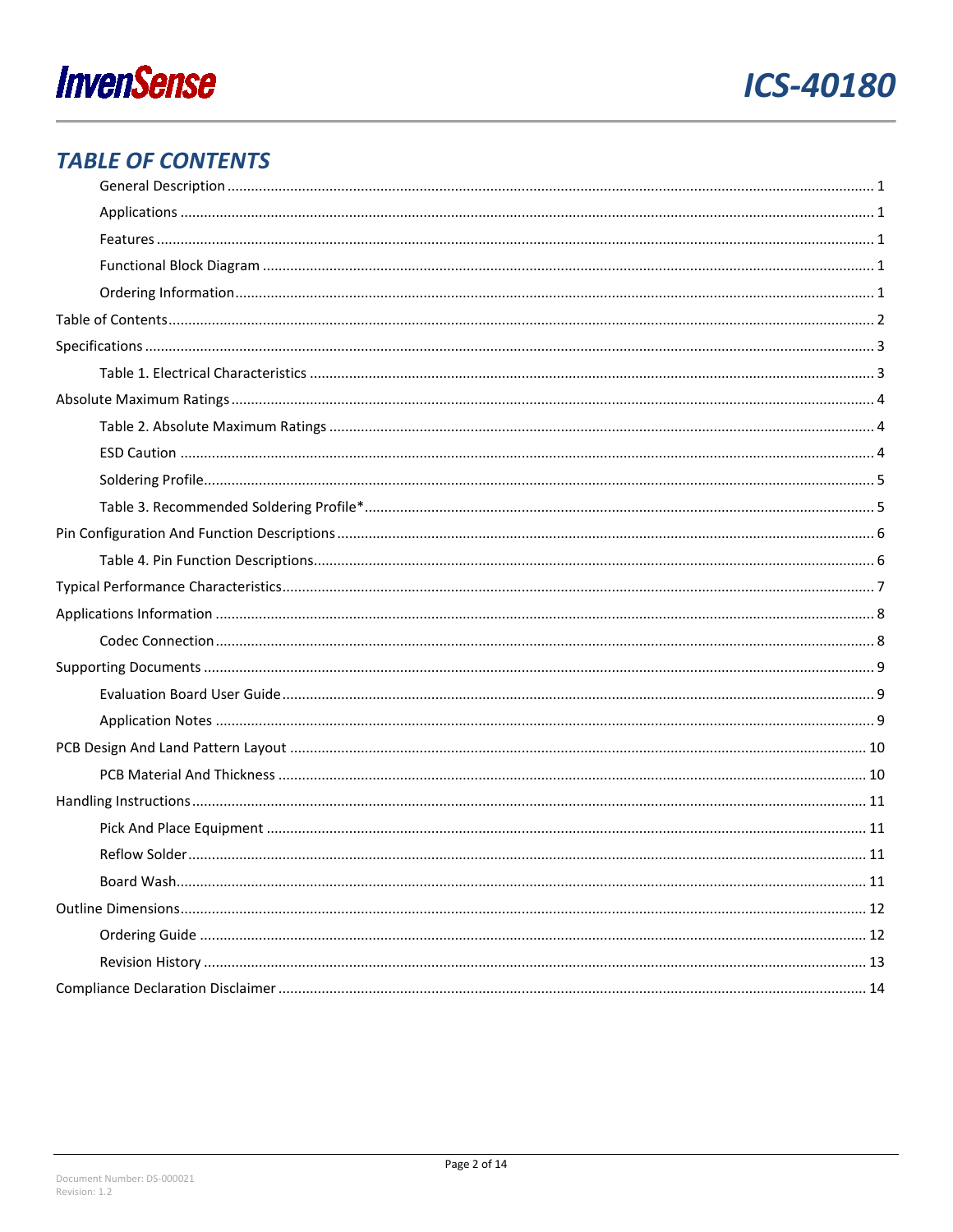### <span id="page-2-0"></span>*SPECIFICATIONS*

### <span id="page-2-1"></span>**TABLE 1. ELECTRICAL CHARACTERISTICS**

 $T_A$  = 25°C,  $V_{DD}$  = 1.5 to 3.63 V, unless otherwise noted. Typical specifications are not guaranteed.

| <b>PARAMETER</b>                                                                                      | <b>CONDITIONS</b>                                                 |              | <b>TYP</b> | <b>MAX</b>   | <b>UNITS</b> | <b>NOTES</b> |
|-------------------------------------------------------------------------------------------------------|-------------------------------------------------------------------|--------------|------------|--------------|--------------|--------------|
| <b>PERFORMANCE</b>                                                                                    |                                                                   |              |            |              |              |              |
| Directionality                                                                                        |                                                                   |              | Omni       |              |              |              |
| <b>Output Polarity</b>                                                                                |                                                                   | Non-Inverted |            |              |              |              |
| Sensitivity                                                                                           | 1 kHz, 94 dB SPL                                                  | $-39$        | $-38$      | $-37$        | dBV          |              |
| Signal-to-Noise Ratio (SNR)                                                                           | 20 Hz to 20 kHz, A-weighted                                       |              | 65         |              | dBA          |              |
| Equivalent Input Noise (EIN)                                                                          | 20 Hz to 20 kHz, A-weighted                                       |              | 29         |              | dBA SPL      |              |
| Derived from EIN and maximum<br>Dynamic Range<br>acoustic input                                       |                                                                   |              | 95         |              | dB           |              |
|                                                                                                       | Low frequency -3 dB point                                         |              | 60         |              | Hz           | 1            |
| <b>Frequency Response</b>                                                                             | High frequency -3 dB point                                        |              | $>20$      |              | kHz          |              |
| <b>Total Harmonic Distortion (THD)</b>                                                                | 105 dB SPL                                                        |              | 0.3        | $\mathbf{1}$ | %            |              |
| Power-Supply Rejection (PSR)                                                                          | 217 Hz, 100 mVp-p square wave<br>superimposed on $V_{DD} = 1.8 V$ | $-78$        |            |              | dBV          |              |
| 1 kHz, 100 mVp-p sine wave<br>Power Supply Rejection Ratio (PSRR)<br>superimposed on $V_{DD} = 1.8 V$ |                                                                   |              | $-46$      |              | dB           |              |
| <b>10% THD</b><br><b>Acoustic Overload Point</b>                                                      |                                                                   |              | 124        |              | dB SPL       |              |
| <b>POWER SUPPLY</b>                                                                                   |                                                                   |              |            |              |              |              |
| Supply Voltage (V <sub>DD</sub> )                                                                     |                                                                   | 1.5          |            | 3.63         | $\vee$       |              |
| Supply Current (I <sub>S</sub> )                                                                      | $V_{DD} = 1.8 V$                                                  |              | 190        | 240          | μA           |              |
|                                                                                                       | $V_{DD} = 3.3 V$                                                  |              | 210        | 260          | μA           |              |
| <b>OUTPUT CHARACTERISTICS</b>                                                                         |                                                                   |              |            |              |              |              |
| Output Impedance                                                                                      |                                                                   |              | 350        |              | Ω            |              |
| Output DC Offset                                                                                      |                                                                   |              | 0.7        |              | $\vee$       |              |
| Maximum Output Voltage                                                                                | 124 dB SPL input                                                  |              | 0.398      |              | V rms        |              |
| Noise Floor<br>20 Hz to 20 kHz, A-weighted,<br>rms                                                    |                                                                   |              | $-103$     |              | dBV          |              |

**Note 1:** Se[e Figure 3](#page-6-1) an[d Figure 4.](#page-6-2)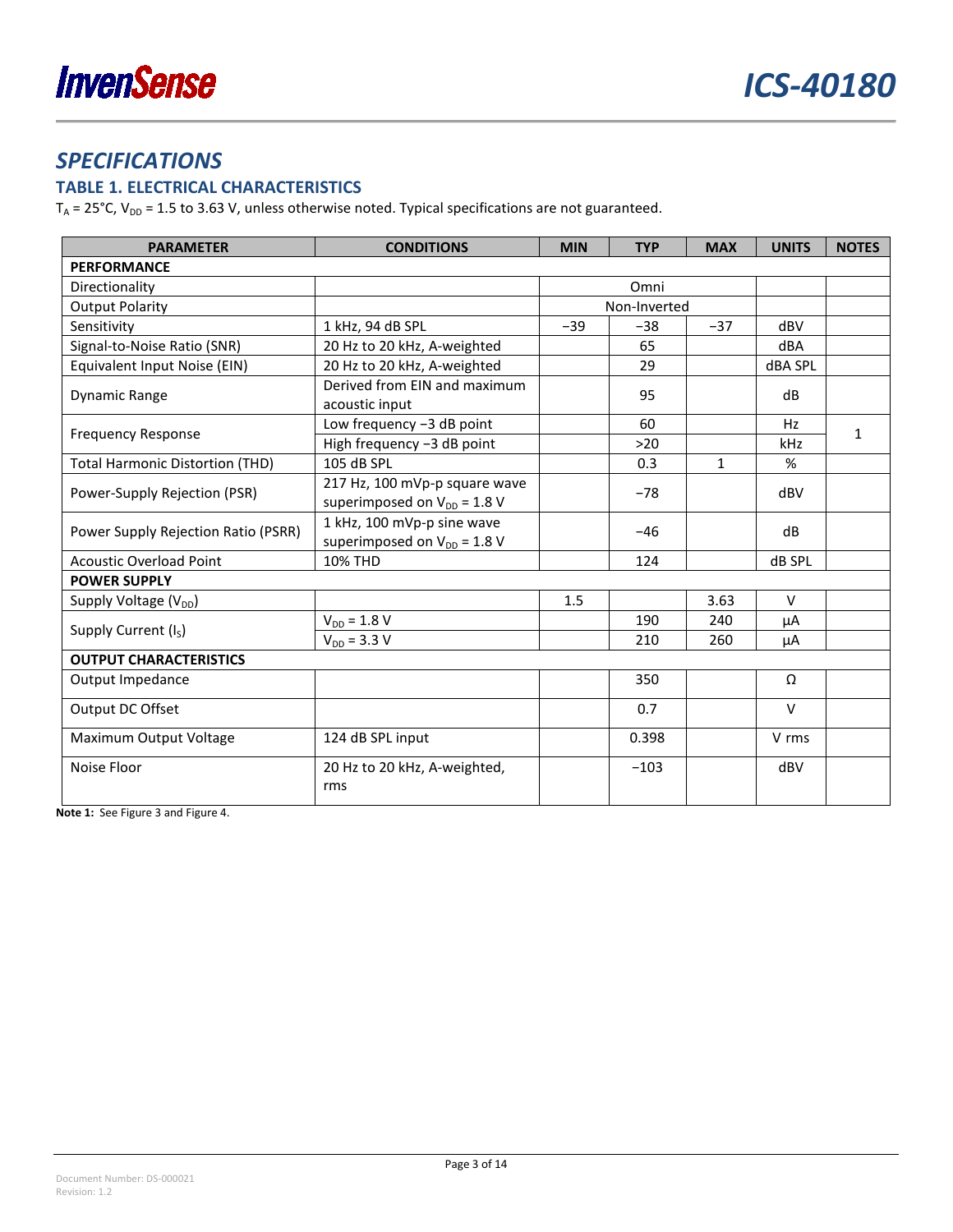

### <span id="page-3-0"></span>*ABSOLUTE MAXIMUM RATINGS*

Stress above those listed as Absolute Maximum Ratings may cause permanent damage to the device. These are stress ratings only and functional operation of the device at these conditions is not implied. Exposure to the absolute maximum ratings conditions for extended periods may affect device reliability.

### <span id="page-3-1"></span>**TABLE 2. ABSOLUTE MAXIMUM RATINGS**

<span id="page-3-2"></span>

| <b>PARAMETER</b>                  | <b>RATING</b>                                 |
|-----------------------------------|-----------------------------------------------|
| Supply Voltage (V <sub>DD</sub> ) | $-0.3$ V to $+3.63$ V                         |
| Sound Pressure Level              | 160 dB                                        |
| <b>Mechanical Shock</b>           | 10,000 $q$                                    |
| Vibration                         | Per MIL-STD-883 Method 2007, Test Condition B |
| Temperature Range                 |                                               |
| <b>Biased</b>                     | $-40^{\circ}$ C to $+85^{\circ}$ C            |
| Storage                           | $-55^{\circ}$ C to +150 $^{\circ}$ C          |

### **ESD CAUTION**



ESD (electrostatic discharge) sensitive device. Charged devices and circuit boards can discharge without detection. Although this product features patented or proprietary protection circuitry, damage may occur on devices subjected to high energy ESD. Therefore proper ESD precautions should be taken to avoid performance degradation or loss of functionality.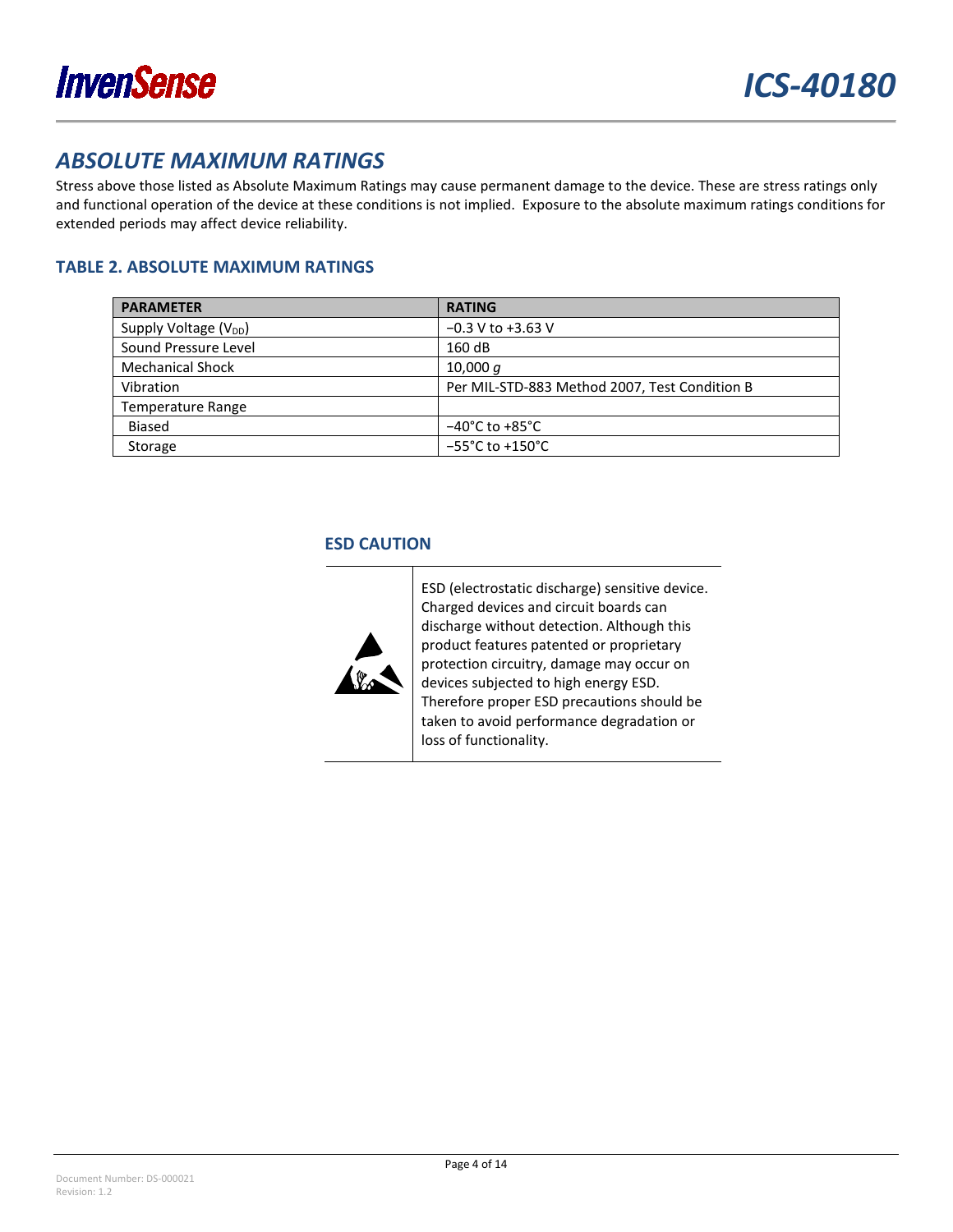

### <span id="page-4-0"></span>**SOLDERING PROFILE**



**Figure 1. Recommended Soldering Profile Limits**

#### <span id="page-4-2"></span><span id="page-4-1"></span>**TABLE 3. RECOMMENDED SOLDERING PROFILE\***

| <b>PROFILE FEATURE</b>                                 |                                       | <b>Sn63/Pb37</b>                                | <b>Pb-Free</b>                                  |
|--------------------------------------------------------|---------------------------------------|-------------------------------------------------|-------------------------------------------------|
| Average Ramp Rate ( $T_L$ to $T_P$ )                   |                                       | $1.25^{\circ}$ C/sec max                        | $1.25^{\circ}$ C/sec max                        |
| Preheat                                                | Minimum Temperature<br>$(T_{SMIN})$   | $100^{\circ}$ C                                 | $100^{\circ}$ C                                 |
|                                                        | Minimum Temperature<br>$(T_{SMIN})$   | $150^{\circ}$ C                                 | $200^{\circ}$ C                                 |
|                                                        | Time ( $T_{SMIN}$ to $T_{SMAX}$ ), ts | 60 sec to 75 sec                                | 60 sec to 75 sec                                |
| Ramp-Up Rate (T <sub>SMAX</sub> to T <sub>L</sub> )    |                                       | $1.25^{\circ}$ C/sec                            | $1.25^{\circ}$ C/sec                            |
| Time Maintained Above Liquidous (t <sub>L</sub> )      |                                       | 45 sec to 75 sec                                | $^{\sim}50$ sec                                 |
| Liquidous Temperature $(T_1)$                          |                                       | $183^{\circ}$ C                                 | $217^{\circ}$ C                                 |
| Peak Temperature $(T_P)$                               |                                       | $215^{\circ}$ C +3 $^{\circ}$ C/-3 $^{\circ}$ C | $260^{\circ}$ C +0 $^{\circ}$ C/-5 $^{\circ}$ C |
| Time Within +5°C of Actual Peak<br>Temperature $(t_P)$ |                                       | 20 sec to 30 sec                                | 20 sec to 30 sec                                |
| Ramp-Down Rate                                         |                                       | 3°C/sec max                                     | 3°C/sec max                                     |
| Time +25°C ( $t_{25}$ °c) to Peak Temperature          |                                       | 5 min max                                       | 5 min max                                       |

*\*The reflow profile in* [Table 3](#page-4-1) *is recommended for board manufacturing with InvenSense MEMS microphones. All microphones are also compatible with the J-STD-020 profile*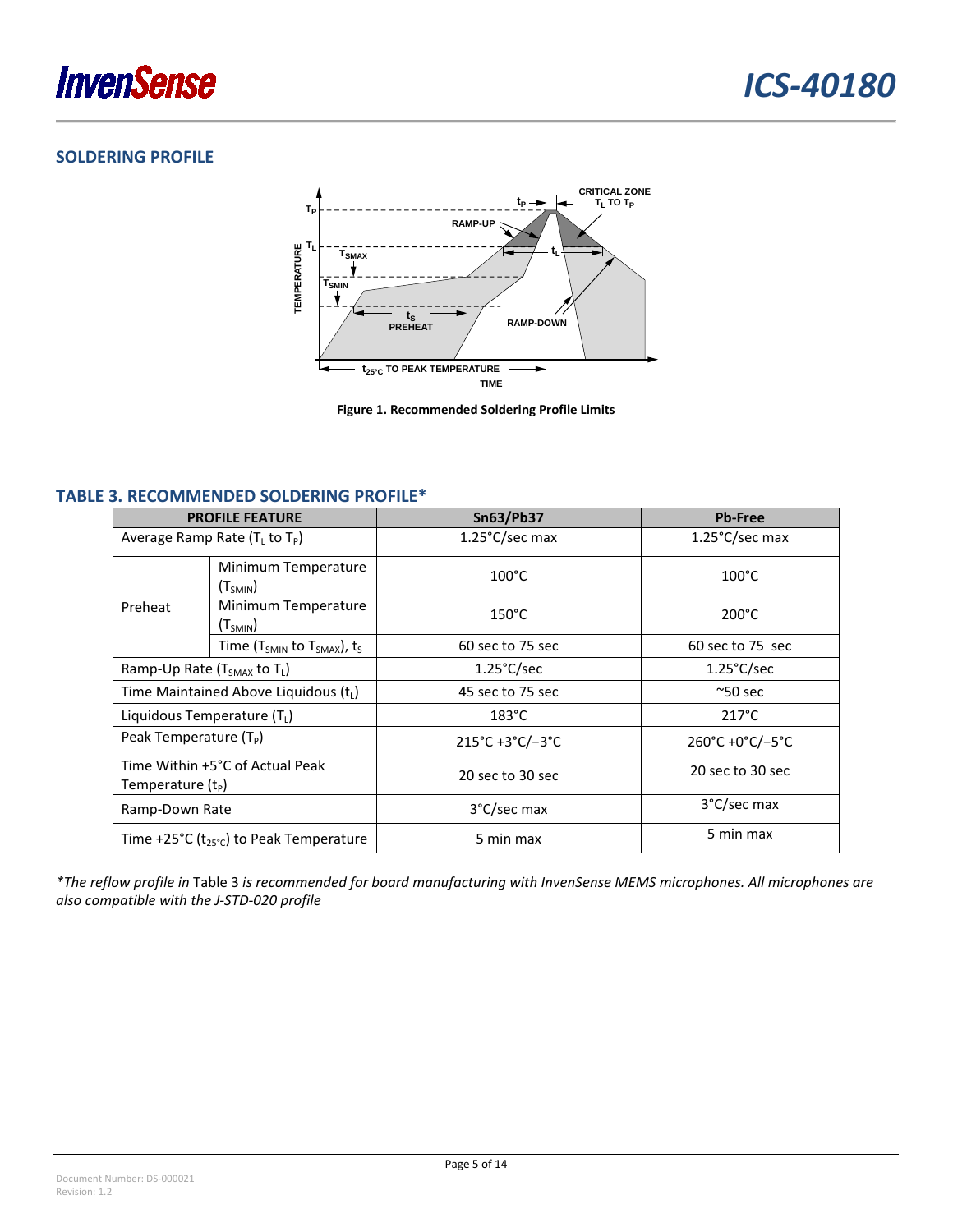### <span id="page-5-0"></span>*PIN CONFIGURATION AND FUNCTION DESCRIPTIONS*



**Figure 2. Pin Configuration Top View (Terminal Side Down) Not to Scale**

### <span id="page-5-1"></span>**TABLE 4. PIN FUNCTION DESCRIPTIONS**

| <b>PIN</b> | <b>NAME</b>   | <b>FUNCTION</b>      |
|------------|---------------|----------------------|
|            | <b>OUTPUT</b> | Analog Output Signal |
| 2          | <b>GND</b>    | Ground               |
| 3          | <b>GND</b>    | Ground               |
| 4          | <b>GND</b>    | Ground               |
| 5          | <b>VDD</b>    | Power Supply         |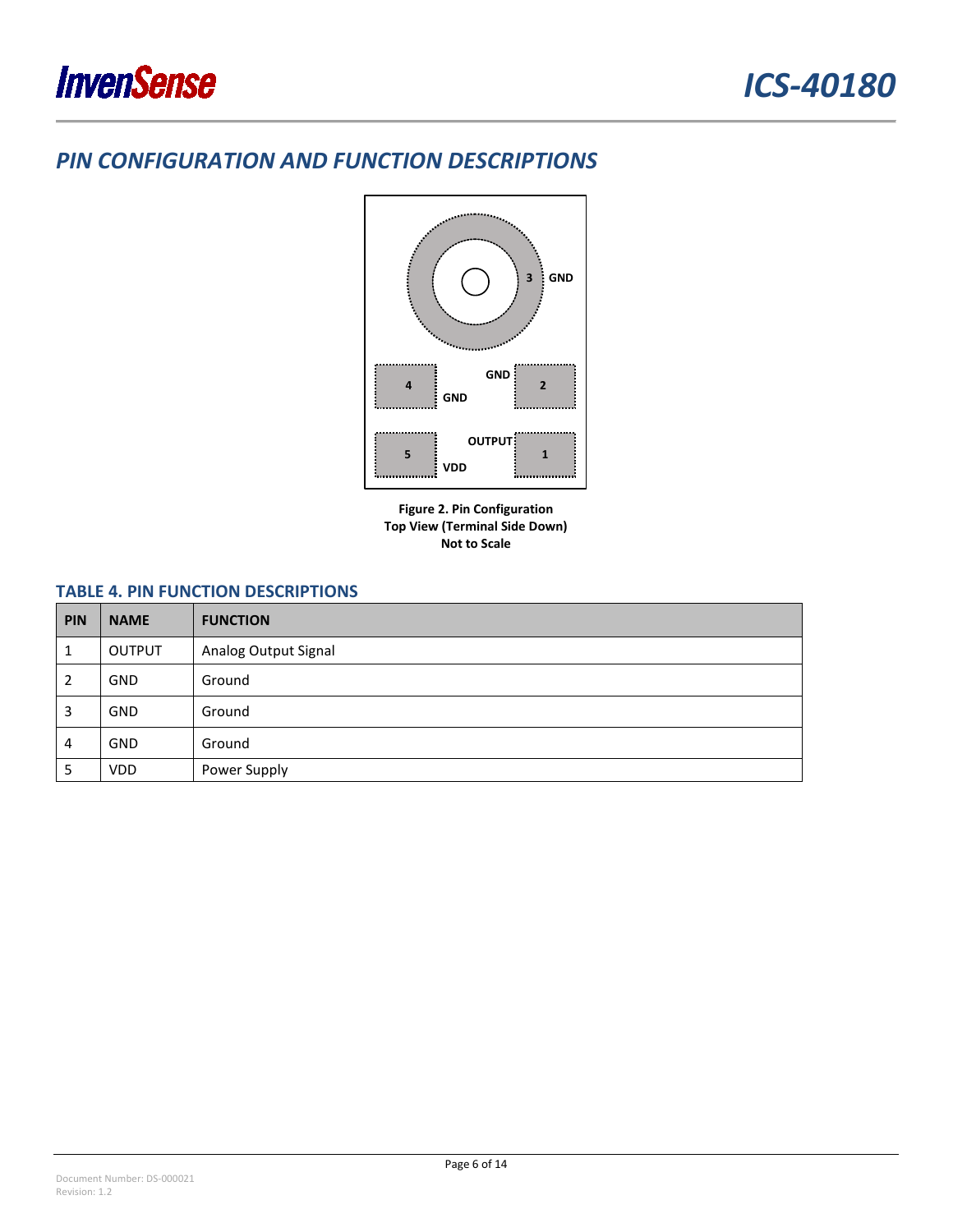

### <span id="page-6-0"></span>*TYPICAL PERFORMANCE CHARACTERISTICS*



<span id="page-6-1"></span>





**Figure 3. Frequency Response Mask Figure 4. Typical Frequency Response (Measured)**

<span id="page-6-2"></span>

**Figure 5. PSR vs. Frequency, 100 mV p-p Swept Sine Wave Figure 6. Total Harmonic Distortion + Noise (THD+N) vs. Input SPL**



**Figure 7. Linearity Figure 8. Clipping Characteristics**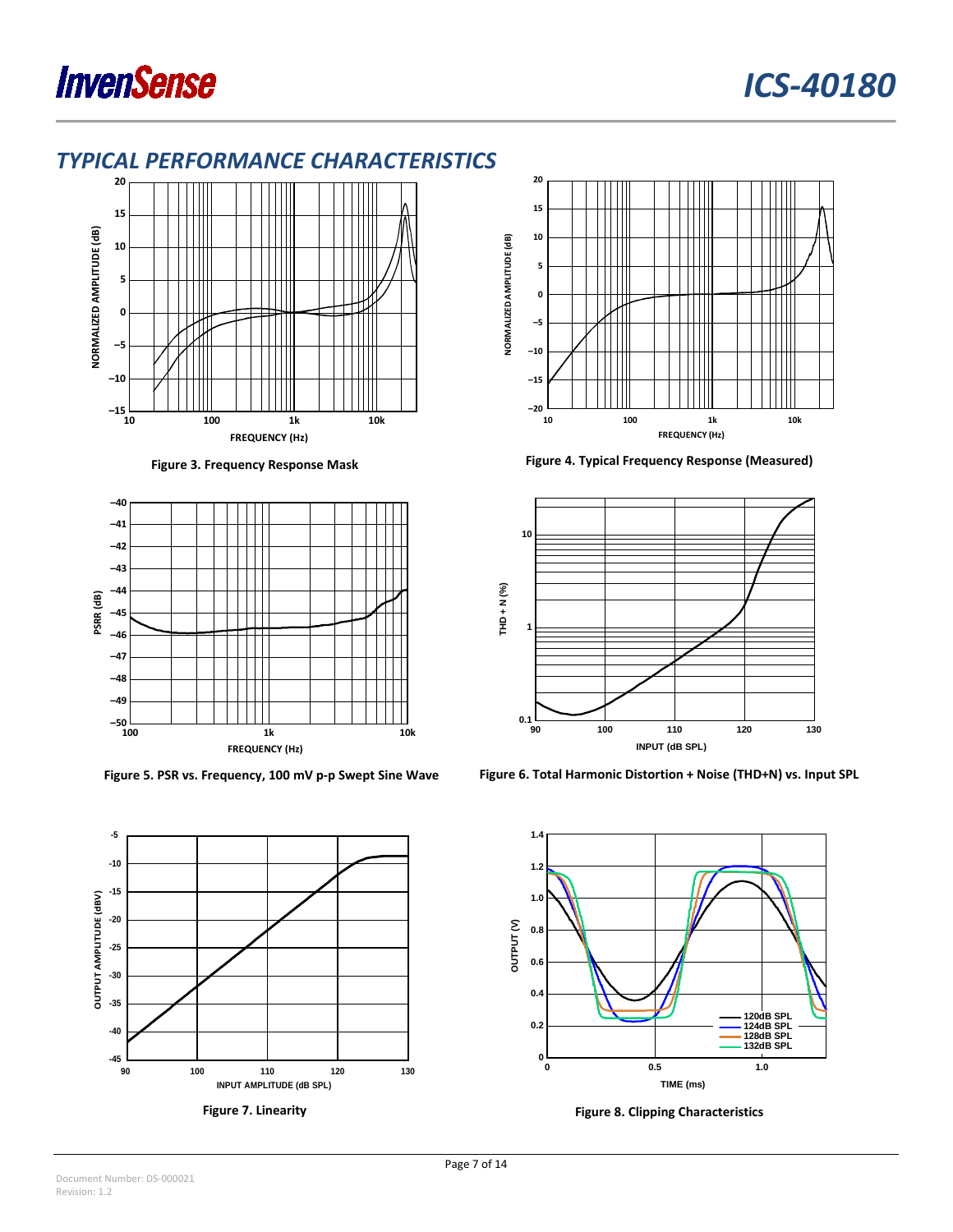### <span id="page-7-0"></span>*APPLICATIONS INFORMATION*

### <span id="page-7-1"></span>**CODEC CONNECTION**

The ICS-40180 output can be connected to a dedicated codec microphone input (se[e Figure 9\)](#page-7-2) or to a high input impedance gain stage. A 0.1 µF ceramic capacitor placed close to the ICS-40180 supply pin is used for testing and is recommended to adequately decouple the microphone from noise on the power supply. A DC blocking capacitor is required at the output of the microphone. This capacitor creates a high-pass filter with a corner frequency at

 $f_C = 1/(2\pi \times C \times R)$ 

where *R* is the input impedance of the codec.

A minimum value of 2.2 μF is recommended in [Figure 9](#page-7-2) because the input impedance of some codecs can be as low as 2 kΩ at their highest PGA gain setting, which results in a high-pass filter corner frequency at 37 Hz[. Figure 10](#page-7-3) shows the ICS-40180 connected to an op amp configured as a noninverting preamplifier.



**Figure 9. ICS-40180 Connected to a Codec**

<span id="page-7-2"></span>

<span id="page-7-3"></span>**Figure 10. ICS-40180 Connected to an Op Amp**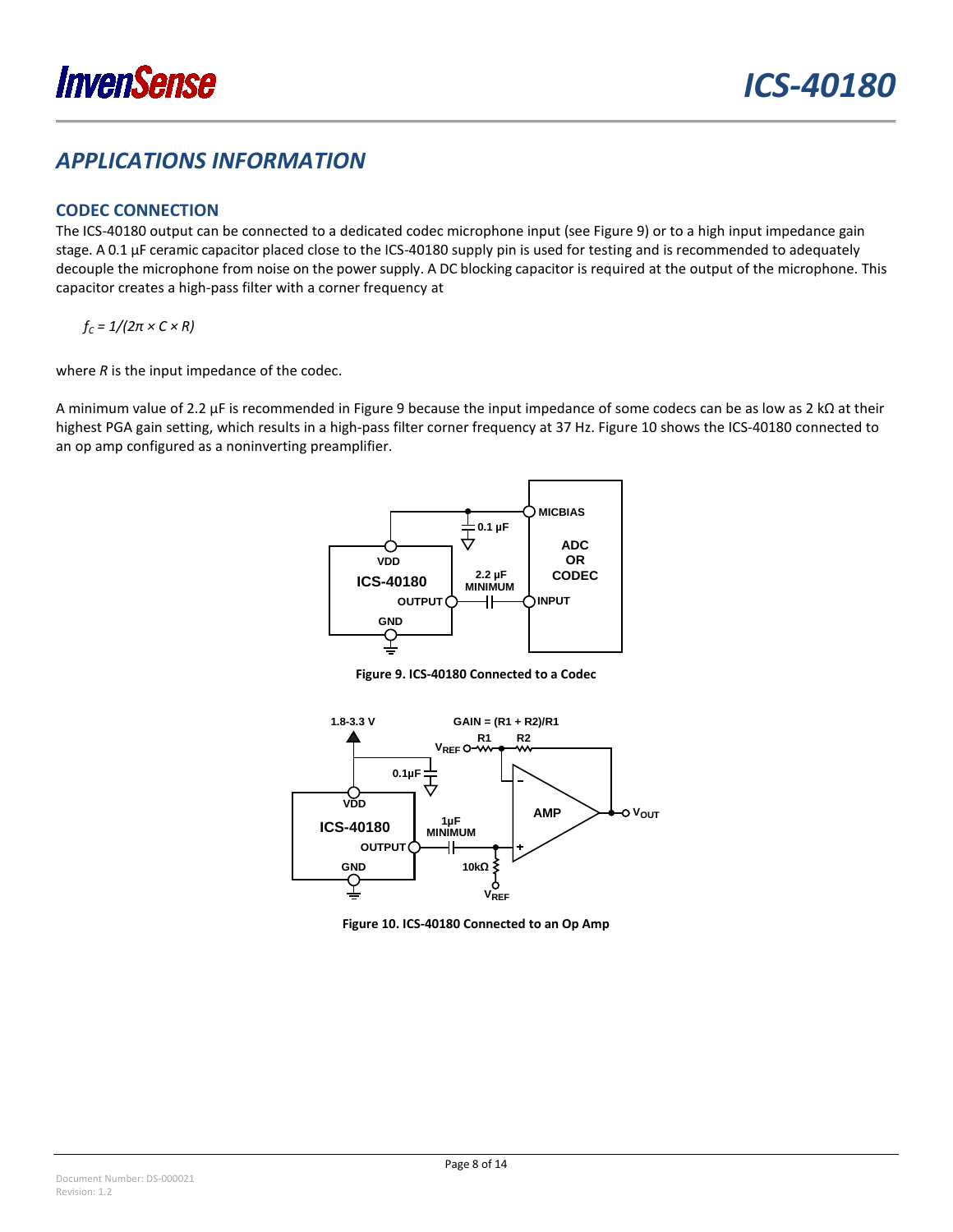

## <span id="page-8-0"></span>*SUPPORTING DOCUMENTS*

For additional information, see the following documents.

### <span id="page-8-1"></span>**EVALUATION BOARD USER GUIDE**

UG-325, *Analog Output MEMS Microphone Flex Evaluation Board*

#### <span id="page-8-2"></span>**APPLICATION NOTES**

AN-100, *MEMS Microphone Handling and Assembly Guide*

AN-1003, *Recommendations for Mounting and Connecting the InvenSense Bottom-Ported MEMS Microphones*

AN-1112, *Microphone Specifications Explained*

AN-1124, *Recommendations for Sealing InvenSense Bottom-Port MEMS Microphones from Dust and Liquid Ingress*

AN-1140, *Microphone Array Beamforming*

AN-1165, *Op Amps for Microphone Preamp Circuits*

AN-1181, *Using a MEMS Microphone in a 2-Wire Microphone Circuit*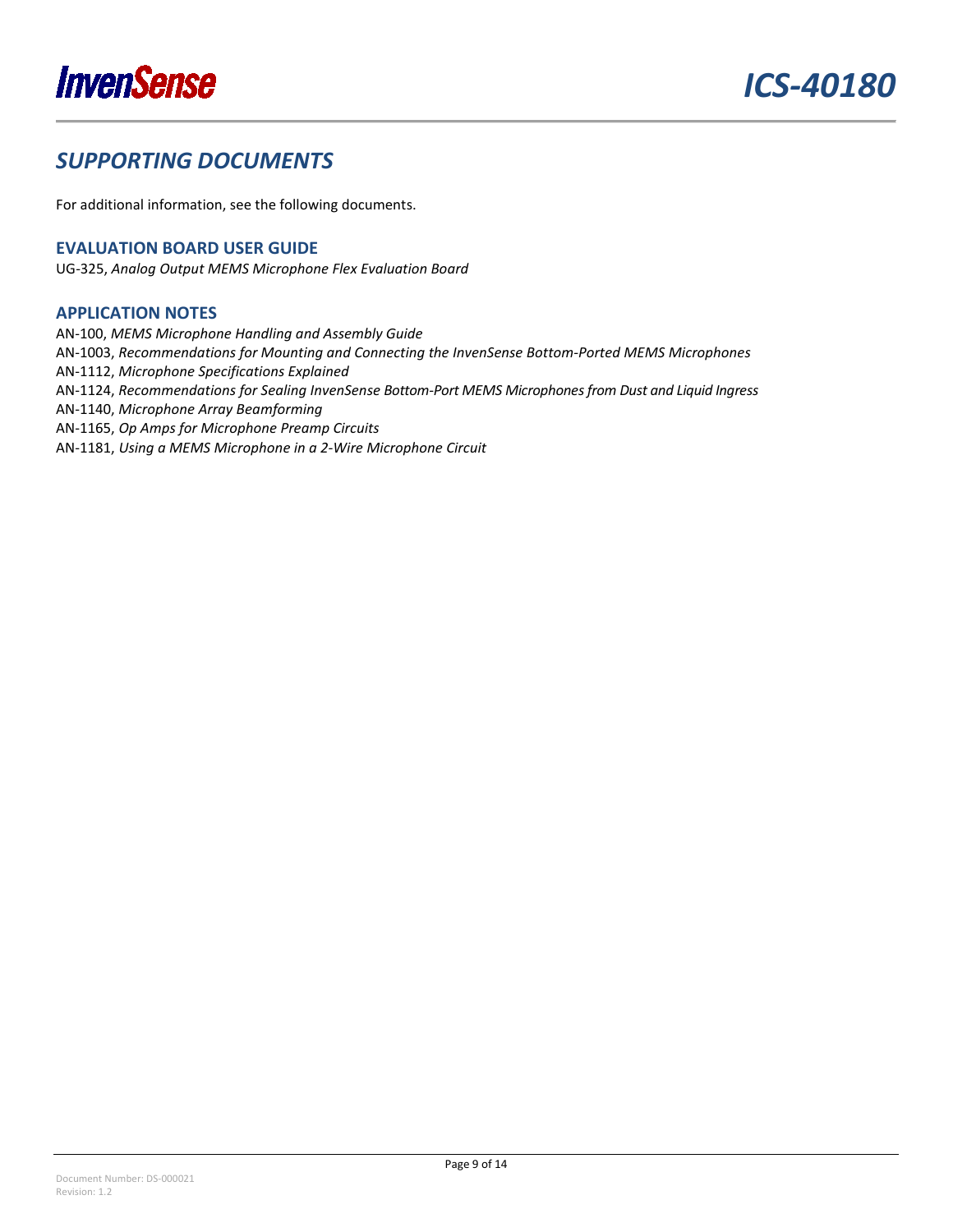

### <span id="page-9-0"></span>*PCB DESIGN AND LAND PATTERN LAYOUT*

Below is the lay out the PCB land pattern for th[e ICS-40180,](http://www.analog.com/ADMP522?doc=ADMP522.pdf) at a 1:1 ratio to the solder pads on the microphone package, (see [Figure](#page-9-2)  [11.](#page-9-2)) Take care to avoid applying solder paste to the sound hole in the PCB. [Figure 12](#page-9-3) shows a suggested solder-paste stencil pattern layout. The response of the ICS-40180 is not affected by the PCB hole size, as long as the hole is not smaller than the sound port of the microphone (0.25 mm, or 0.01 inch, in diameter). A 0.5 mm to 1 mm (0.020 inch to 0.040 inch) diameter for the hole is recommended.

Align the hole in the microphone package with the hole in the PCB. The exact degree of the alignment does not affect the performance of the microphone as long as the holes are not partially or completely blocked.



**Figure 11. Recommended PCB Land Pattern Layout**

<span id="page-9-2"></span>

**Figure 12. Recommended Solder Paste Stencil Pattern Layout**

#### <span id="page-9-3"></span><span id="page-9-1"></span>**PCB MATERIAL AND THICKNESS**

The performance of the ICS-40180 is not affected by PCB thickness. The ICS-40180 can be mounted on either a rigid or flexible PCB. A flexible PCB with the microphone can be attached directly to the device housing with an adhesive layer. This mounting method offers a reliable seal around the sound port while providing the shortest acoustic path for good sound quality.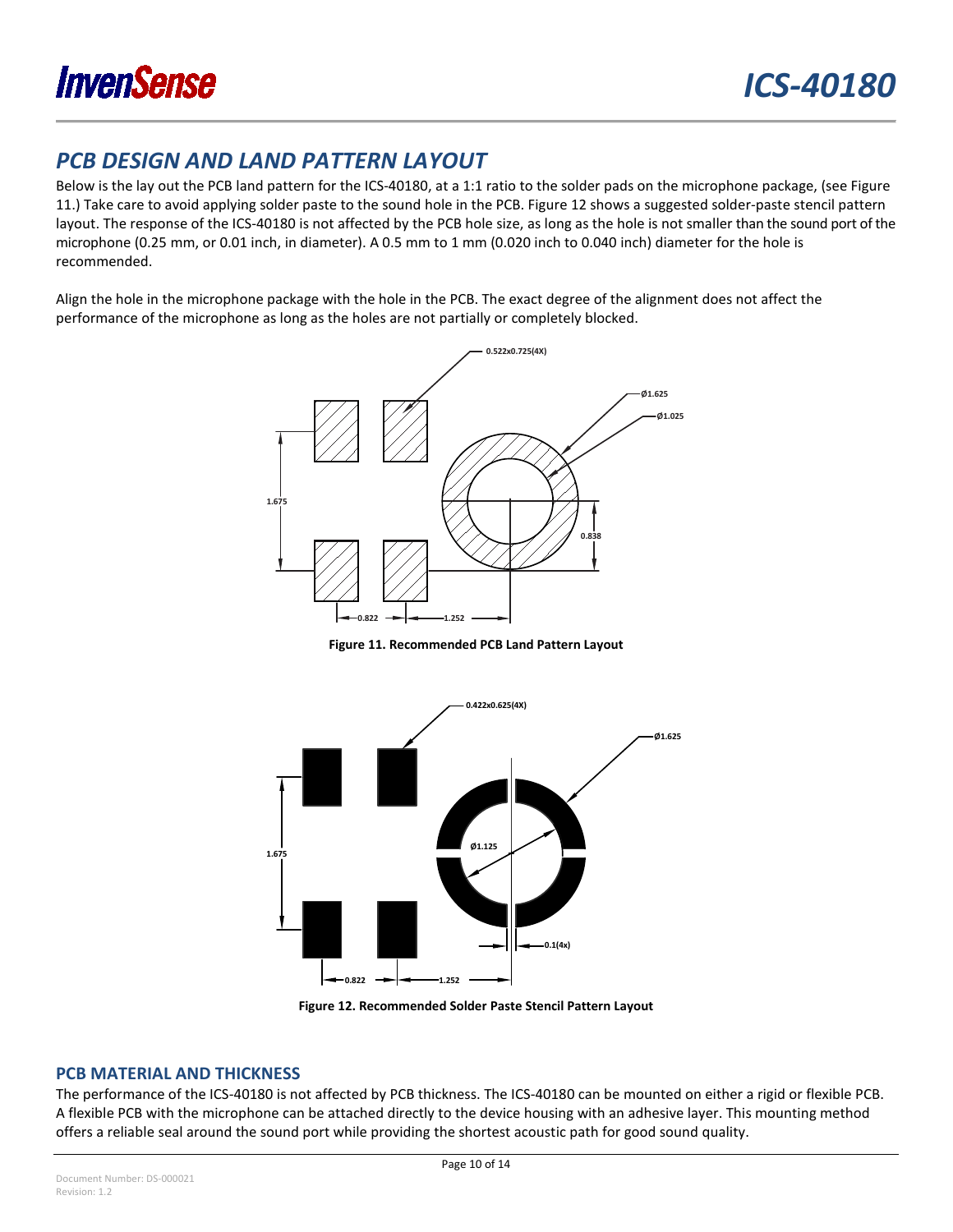

### <span id="page-10-0"></span>*HANDLING INSTRUCTIONS*

### <span id="page-10-1"></span>**PICK AND PLACE EQUIPMENT**

The MEMS microphone can be handled using standard pick-and-place and chip shooting equipment. Take care to avoid damage to the MEMS microphone structure as follows:

- Use a standard pickup tool to handle the microphone. Because the microphone hole is on the bottom of the package, the pickup tool can make contact with any part of the lid surface.
- Do not pick up the microphone with a vacuum tool that makes contact with the bottom side of the microphone. Do not pull air out of or blow air into the microphone port.
- Do not use excessive force to place the microphone on the PCB.

#### <span id="page-10-2"></span>**REFLOW SOLDER**

For best results, the soldering profile must be in accordance with the recommendations of the manufacturer of the solder paste used to attach the MEMS microphone to the PCB. It is recommended that the solder reflow profile not exceed the limit conditions specified in [Figure 1](#page-4-2) and [Table 3.](#page-4-1)

#### <span id="page-10-3"></span>**BOARD WASH**

When washing the PCB, ensure that water does not make contact with the microphone port. Do not use blow-off procedures or ultrasonic cleaning.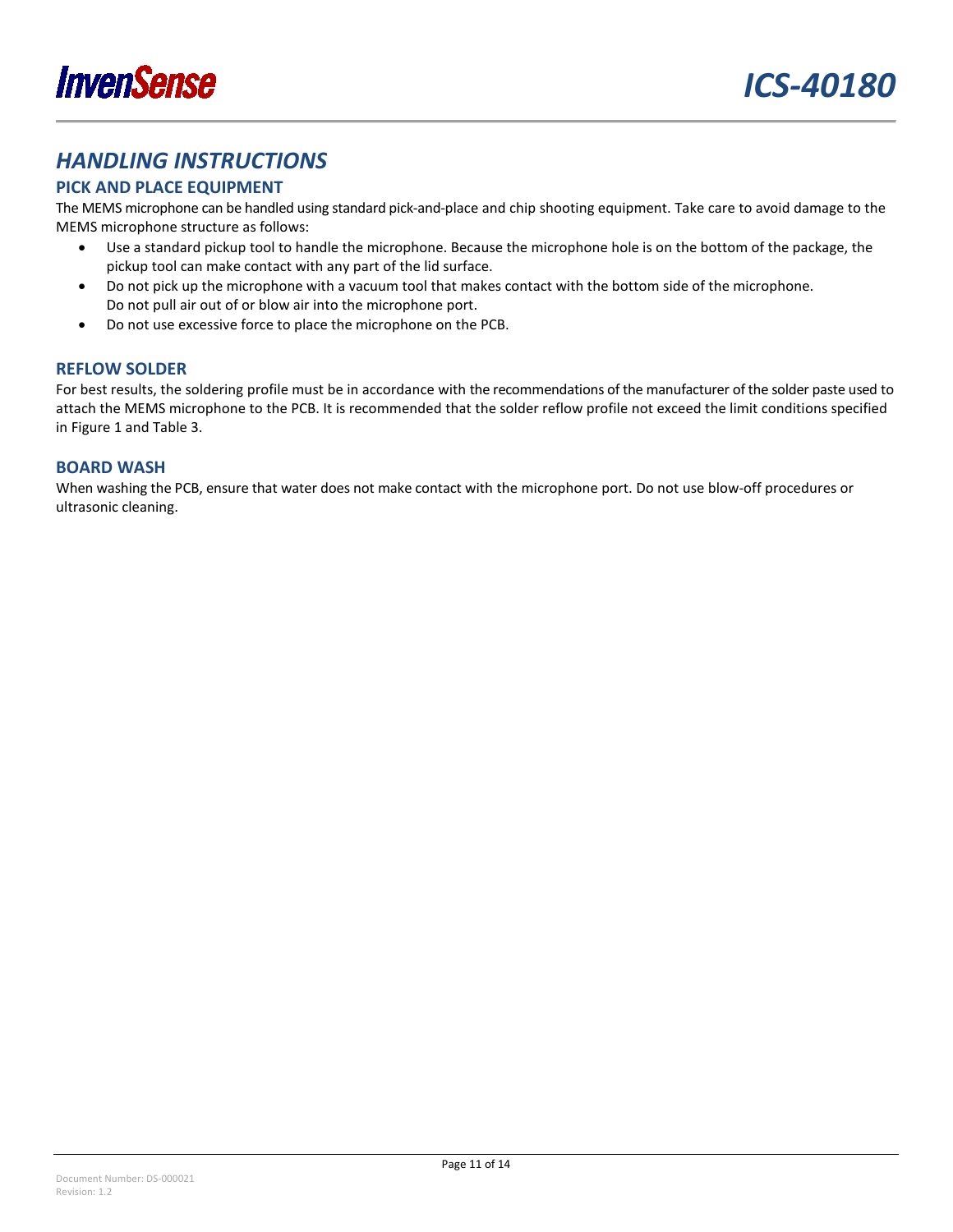

### <span id="page-11-0"></span>*OUTLINE DIMENSIONS*







TOP VIEW



| DIMENSION  MINIMUM   NOMINAL   MAXIMUM |       |       |       |
|----------------------------------------|-------|-------|-------|
| А                                      | 0.880 | 0.980 | 1.080 |
| A1                                     | 0.190 | 0.230 | 0.270 |
| A2                                     | 0.710 | 0.750 | 0.790 |
| NUMBER OF LANDS 5                      |       |       |       |

SIDE VIEW

DETAIL A

**Figure 13. 5-Terminal Chip Array Small Outline No-Lead Cavity [LGA\_CAV] 3.5 × 2.65 × 0.98 mm Body**

**Dimensions shown in millimeters**



**Figure 14. Package Marking Specification (Top View)**

### <span id="page-11-1"></span>**ORDERING GUIDE**

| <b>PART</b>     | <b>TEMP RANGE</b> | <b>PACKAGE</b>                      | <b>QUANTITY</b> | <b>PACKAGING</b>  |
|-----------------|-------------------|-------------------------------------|-----------------|-------------------|
| ICS-40180       |                   | -40°C to +85°C   5-Terminal LGA CAV | 10,000          | 13" Tape and Reel |
| EV ICS-40180-FX |                   | <b>Flexible Evaluation Board</b>    |                 |                   |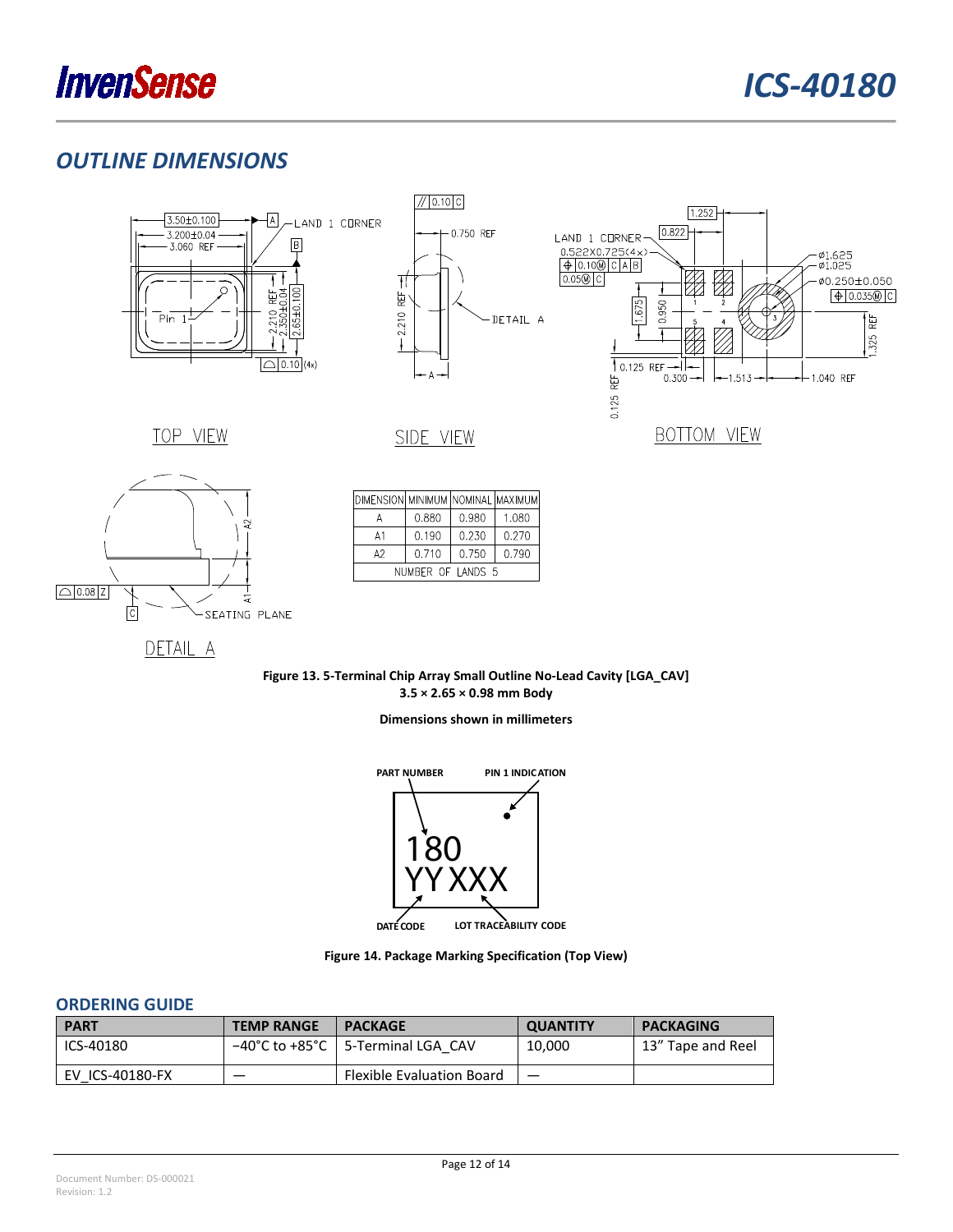

### <span id="page-12-0"></span>**REVISION HISTORY**

| <b>REVISION DATE</b> | <b>REVISION</b> | <b>DESCRIPTION</b>                        |
|----------------------|-----------------|-------------------------------------------|
| 10/7/2014            | 1.0             | <b>Initial Release</b>                    |
| 11/17/2014           | 1.1             | Updated General Description information   |
| 04/03/2015           | 1.2             | Corrected PSRR spec and replaced Figure 5 |